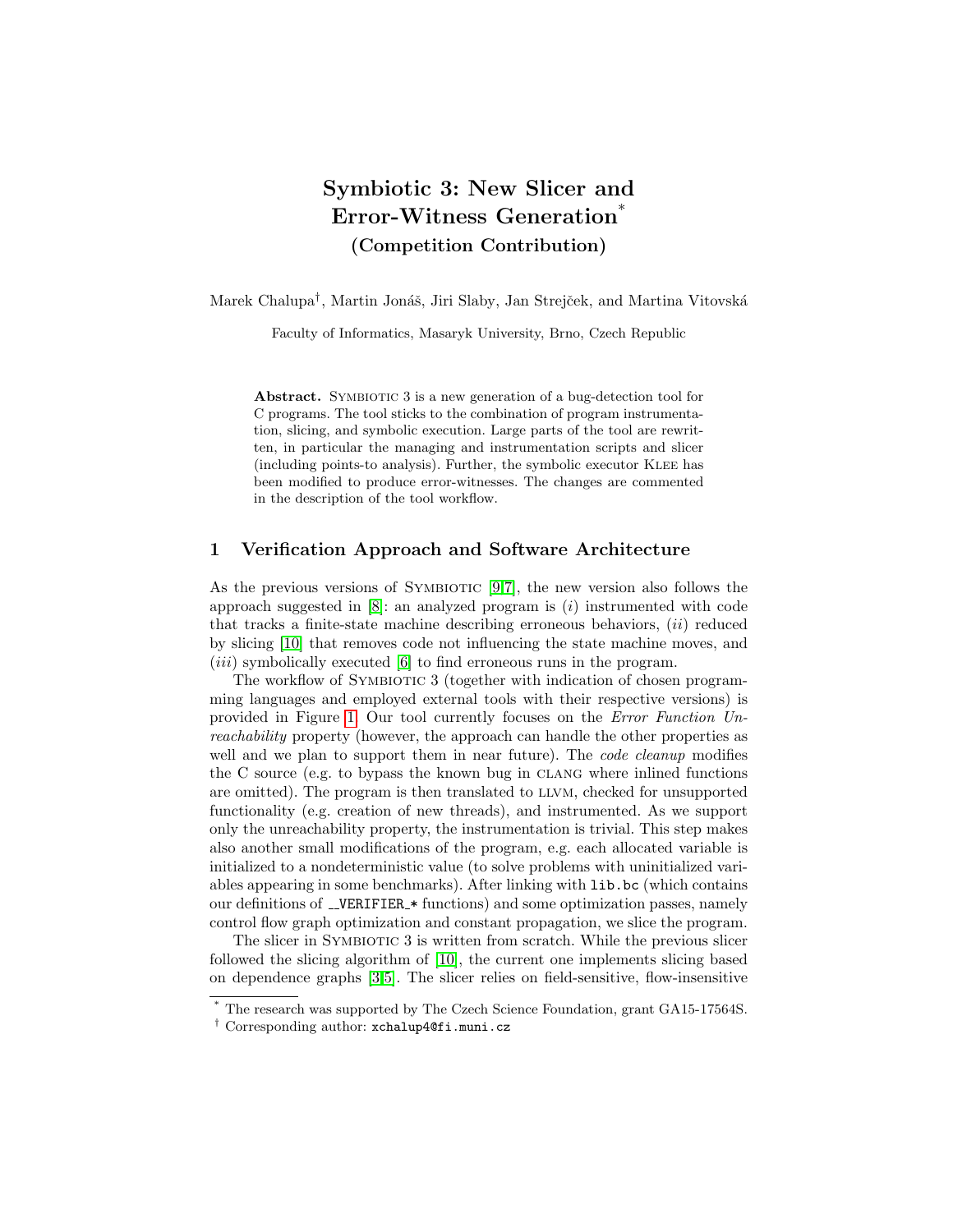<span id="page-1-0"></span>

Fig. 1: Workflow of SYMBIOTIC 3. Dashed lines represent C programs, solid lines LLVM bytecode, and dotted lines text data.

points-to analysis (extended with an "unknown offset" value), which has been also reimplemented. The new slicer is substantially faster than the previous one.

The sliced program is optimized again (with passes similar to  $-02$  optimization level) and symbolically executed with our fork of Klee [\[1\]](#page-2-7). We modified it to stop the computation when assertion violation is detected and to produce the corresponding error witness. The exact versions of KLEE and the solvers  $STP$  [\[4\]](#page-2-8) and MINISAT [\[2\]](#page-2-9) called by KLEE can be found in the SYMBIOTIC 3 distribution. Finally, the KLEE output is translated into the required form. In particular, a witness is translated to the GraphML format by a Perl script.

# 2 Strengths and Weaknesses

The main strengths of the approach are its soundness and universality; the approach can be applied also to the Concurrency benchmarks and these with more complex properties, which are currently not supported by our implementation (and thus skipped). Another advantage is the modularity of the tool architecture.

The main disadvantage is the high computational cost of symbolic execution. Especially programs with loops, recursion, or intensive branching cannot be analyzed within reasonable time unless an erroneous execution is detected soon.